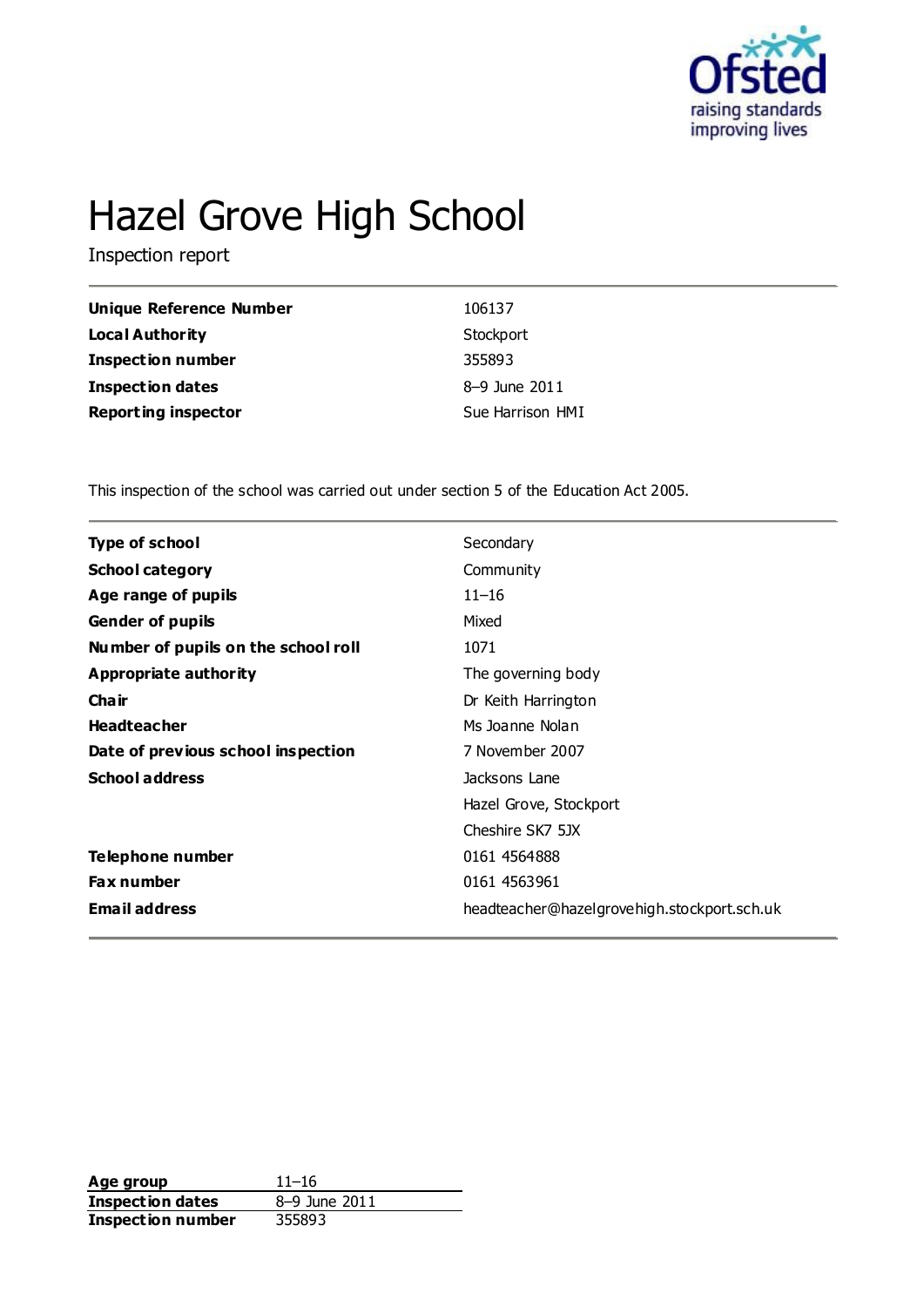The Office for Standards in Education, Children's Services and Skills (Ofsted) regulates and inspects to achieve excellence in the care of children and young people, and in education and skills for learners of all ages. It regulates and inspects childcare and children's social care, and inspects the Children and Family Court Advisory Support Service (Cafcass), schools, colleges, initial teacher training, work-based learning and skills training, adult and community learning, and education and training in prisons and other secure establishments. It assesses council children's services, and inspects services for looked after children, safeguarding and child protection.

Further copies of this report are obtainable from the school. Under the Education Act 2005, the school must provide a copy of this report free of charge to certain categories of people. A charge not exceeding the full cost of reproduction may be made for any other copies supplied.

If you would like a copy of this document in a different format, such as large print or Braille, please telephone 0300 123 4234, or email **[enquiries@ofsted.gov.uk](mailto:enquiries@ofsted.gov.uk)**.

You may copy all or parts of this document for non-commercial educational purposes, as long as you give details of the source and date of publication and do not alter the documentation in any way.

To receive regular email alerts about new publications, including survey reports and school inspection reports, please visit our website and go to 'Subscribe'.

Royal Exchange Buildings St Ann's Square Manchester M2 7LA T: 0300 123 4234 Textphone: 0161 618 8524 E: **[enquiries@ofsted.gov.uk](mailto:enquiries@ofsted.gov.uk)**

W: **[www.ofsted.gov.uk](http://www.ofsted.gov.uk/)**

© Crown copyright 2011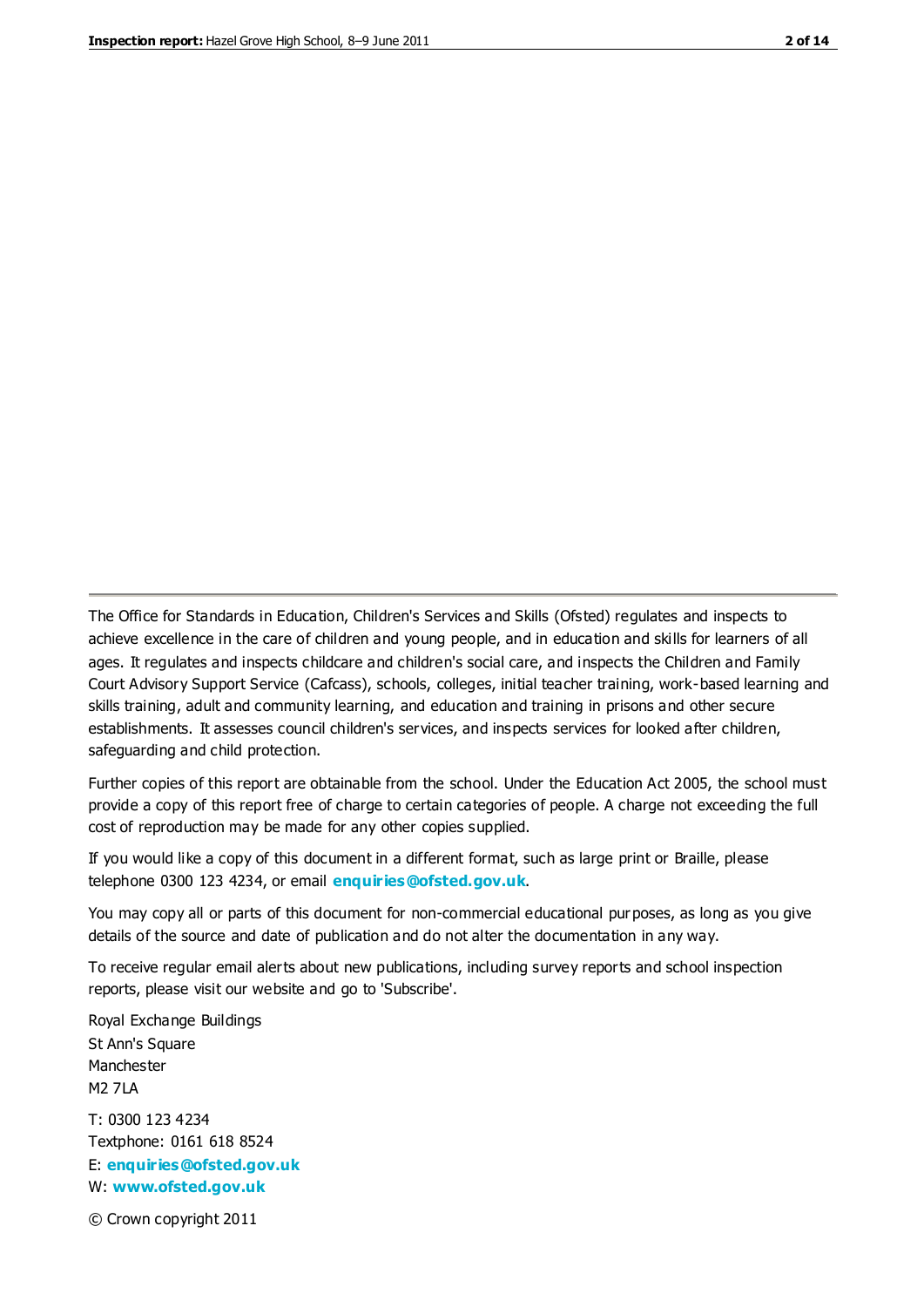# **Introduction**

This inspection was carried out by two of Her Majesty's Inspectors and three additional inspectors. They observed 38 lessons, delivered by 33 teachers, and held meetings with members of the governing body, staff and students. They observed the school's work and looked at documentation including department self-assessments, the school development plan and 144 parental questionnaires, as well as questionnaires from students.

The inspection team reviewed many aspects of the school's work. It looked in detail at a number of key areas.

- The impact of initiatives to improve teaching and learning.
- The progress of different groups of students.
- The rigour of self-assessment by leaders and managers.

## **Information about the school**

Hazel Grove is a slightly larger-than-average comprehensive school. Numbers in the school have fallen in recent years in line with demographic trends in the local authority. In 2010, the school enrolled a significant number of new students into Years 8 and 9 due to the proposed closure of a local secondary school. The proportion of students known to be eligible for free school meals is rising, but remains below average. The majority of students are White British. The proportion of students with special educational needs and/or disabilities has increased since the last inspection; it is average overall but a higher-than-average proportion of these students have a statement of special educational needs. The school houses a local authority designated resource base for 19 students with severe learning difficulties. Hazel Grove has specialist status in technology with lead subjects in mathematics, science and technology.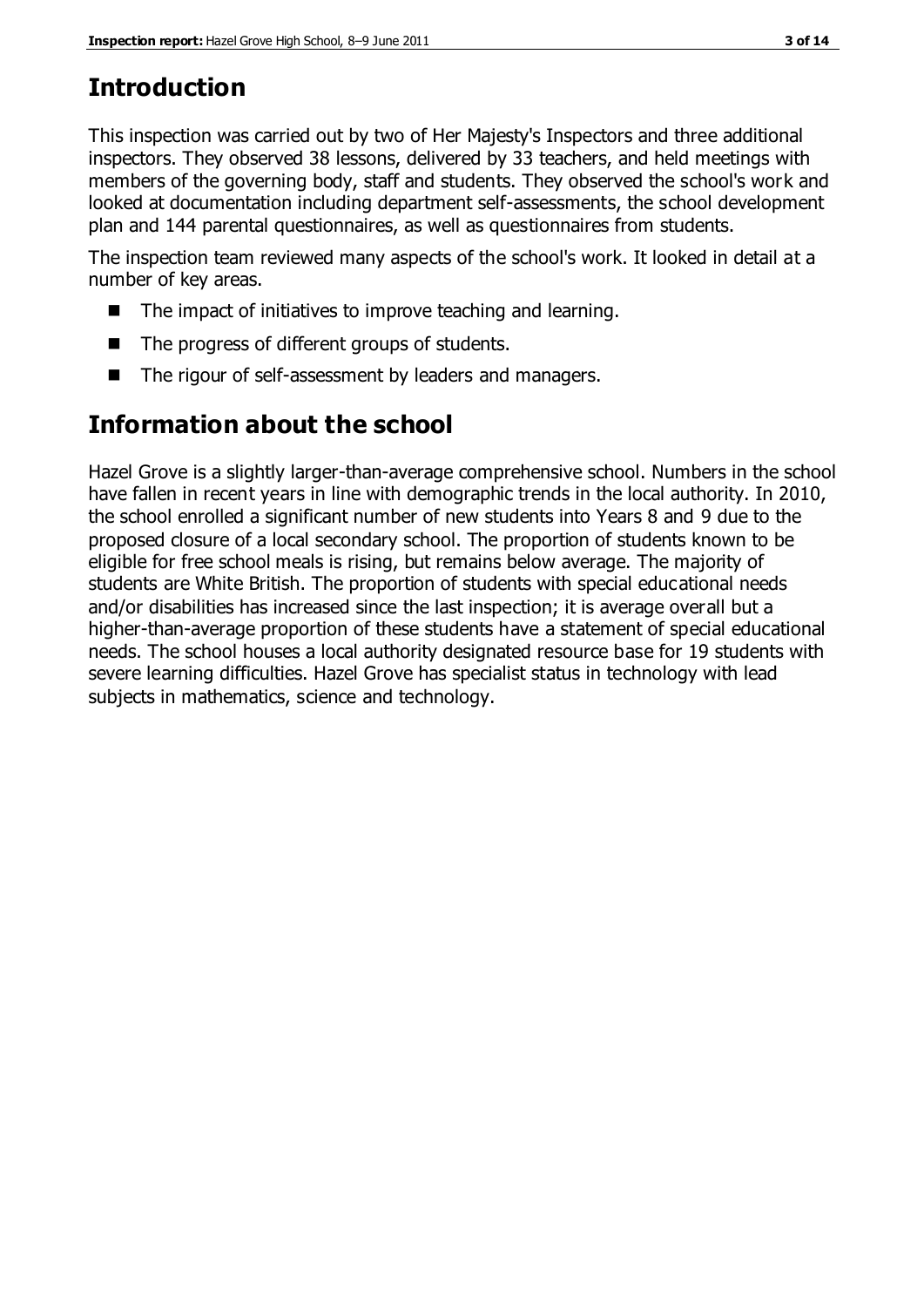## **Inspection judgements**

| Overall effectiveness: how good is the school? |  |
|------------------------------------------------|--|
|------------------------------------------------|--|

#### **The school's capacity for sustained improvement 2**

#### **Main findings**

This is an improving school with a number of good features. It is satisfactory overall due to the lack of consistency in the quality of teaching and learning. In half the lessons observed students made good progress, in others progress was satisfactory but students were not reaching their full potential. Initiatives in place to spread good practice in teaching are starting to address this issue. Levels of attainment have fluctuated in recent years but are generally above average. Attendance has improved significantly since the last inspection and is now above average. The majority of students enjoy school, behave well and show respect for others. They contribute well to the life of the school and the local community and gain a wide range of skills to help them when they leave school.

The curriculum is reviewed regularly and provides a good range of learning opportunities. Support for students is good. The school invests significant resources in this aspect of its work and pastoral support is strong. Students like the new house system and are clear about how they access additional support. The school is very effective at identifying vulnerable students and works well with external agencies to support them. This is an inclusive school, which strives hard to help all learners. Students with special educational needs and/or disabilities, those with a statement of special educational needs and those in the resource base benefit from good curriculum planning and teaching to meet their needs, as well as effective specialist support. As a result, they make good progress. Assessment to support learning in lessons is improving, but marking does not consistently indicate what students need to do to improve.

Leaders and managers have a clear vision for the school, which is shared by staff. A culture of rigorous target-setting and accountability is developing in the school, supported by appropriate training for managers at all levels. Based on the school's clear understanding of its strengths and areas for development and sound action plans, there is good capacity to bring about further improvement. The majority of parents and carers are positive about their child's experience. Community cohesion is promoted well in the school and within the local community, but there are insufficient opportunities for students to learn about other cultures in the United Kingdom and overseas.

Up to 40% of the schools whose overall effectiveness is judged satisfactory may receive a monitoring visit by an Ofsted inspector before their next section 5 inspection.

### **What does the school need to do to improve further?**

- Increase the proportion of lessons where students make good progress by:
	- ensuring there is an appropriate level of challenge for different learners in the class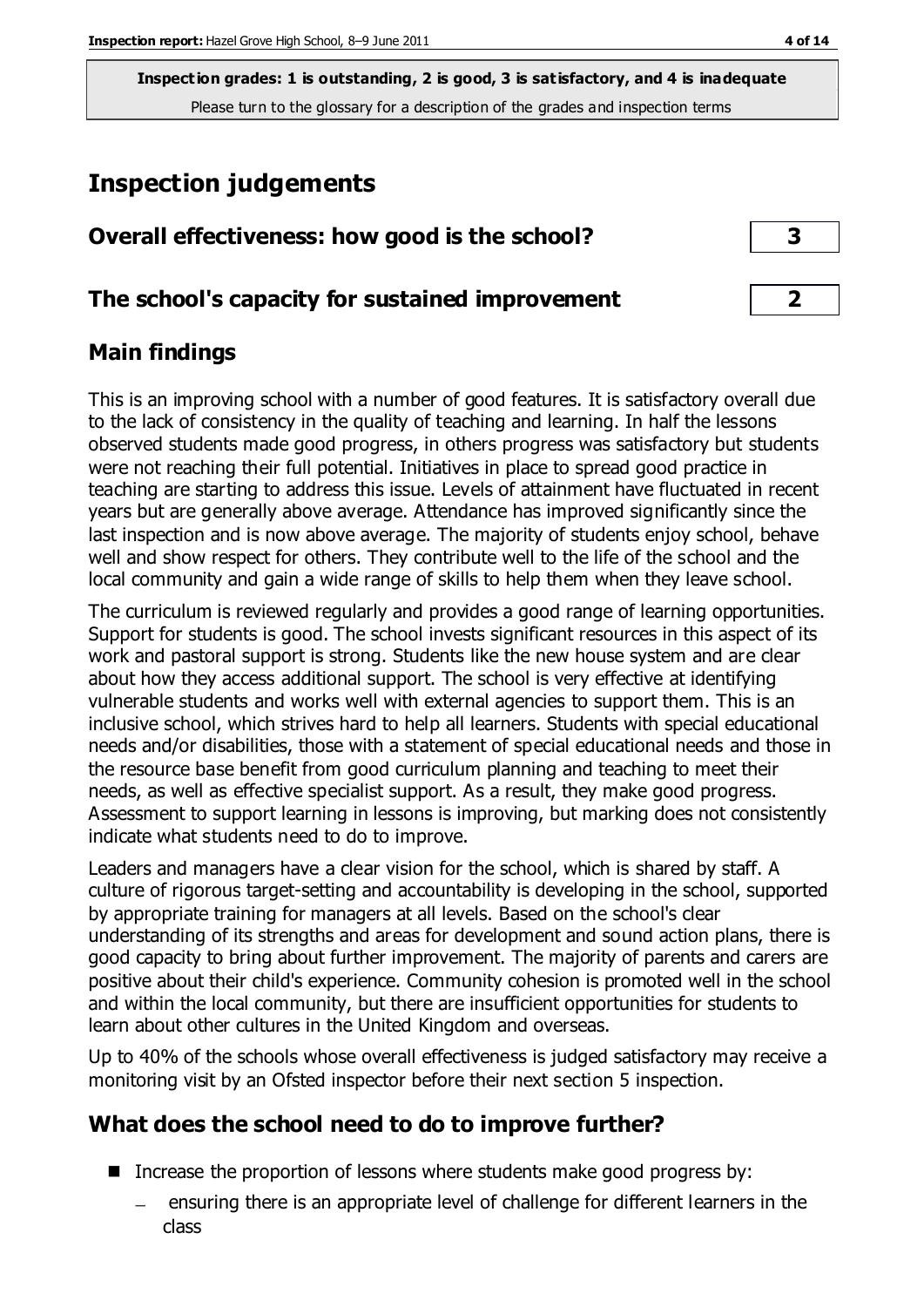- making sure teachers undertake sufficient checks on students' understanding during the lesson.
- Improve the consistency in the quality and frequency of marking to ensure students receive sufficient guidance on what they need to do to improve further.
- Increase opportunities for students to develop their knowledge and understanding of other cultures in the United Kingdom and overseas.

#### **Outcomes for individuals and groups of pupils 3**

Students enter the school with levels of attainment that are slightly above average. They make good progress in some lessons and satisfactory progress overall. Behaviour is good in the majority of lessons and around the school. Attendance has improved significantly since the last inspection. Most students enjoy coming to school and they have a positive attitude to learning in the lessons that provide sufficient stimulus and opportunities for involvement. In other lessons, students lose interest and progress is limited. They work steadily and acquire sufficient knowledge and skills but, in these lessons, they show little enthusiasm and do not always reach their full potential because of a lack of sufficient challenge. Overall, girls have made better progress than boys, but strategies are in place to narrow the gap, for example, a group of Year 11 boys attended a local fitness centre for intensive revision sessions, combined with sporting opportunities. These strategies are proving effective in the current Year 11 where inspectors found no difference in the progress made by boys and girls. The majority of students with special educational needs and/or disabilities make good progress at the school.

Students acquire good work-related skills, including their ability to use information and communication technology (ICT), make presentations and work together in teams. They contribute well to the life of the school and the wider community. They willingly take on extra responsibilities, for example, as mentors to younger students and as members of the school council, and help out at local primary schools. Students influence school policies, such as the revised rewards and sanctions system, and manage a budget to improve facilities, including the new student social area. They get on well together and show respect for others. However, their understanding of different cultures is limited. The majority of students have a good understanding of healthy lifestyles and many participate in sports and fitness activities.

Levels of attainment have fluctuated in recent years but are generally above average. The proportion of students gaining five or more GCSEs at grades A\* to C, including English and mathematics, was significantly above average in 2008 but around average the following year. In 2010 it was six percentage points above the national average. Data for the current year, including results from examinations taken in November, indicate students are on track to make continuing improvements for their 2011 examination results.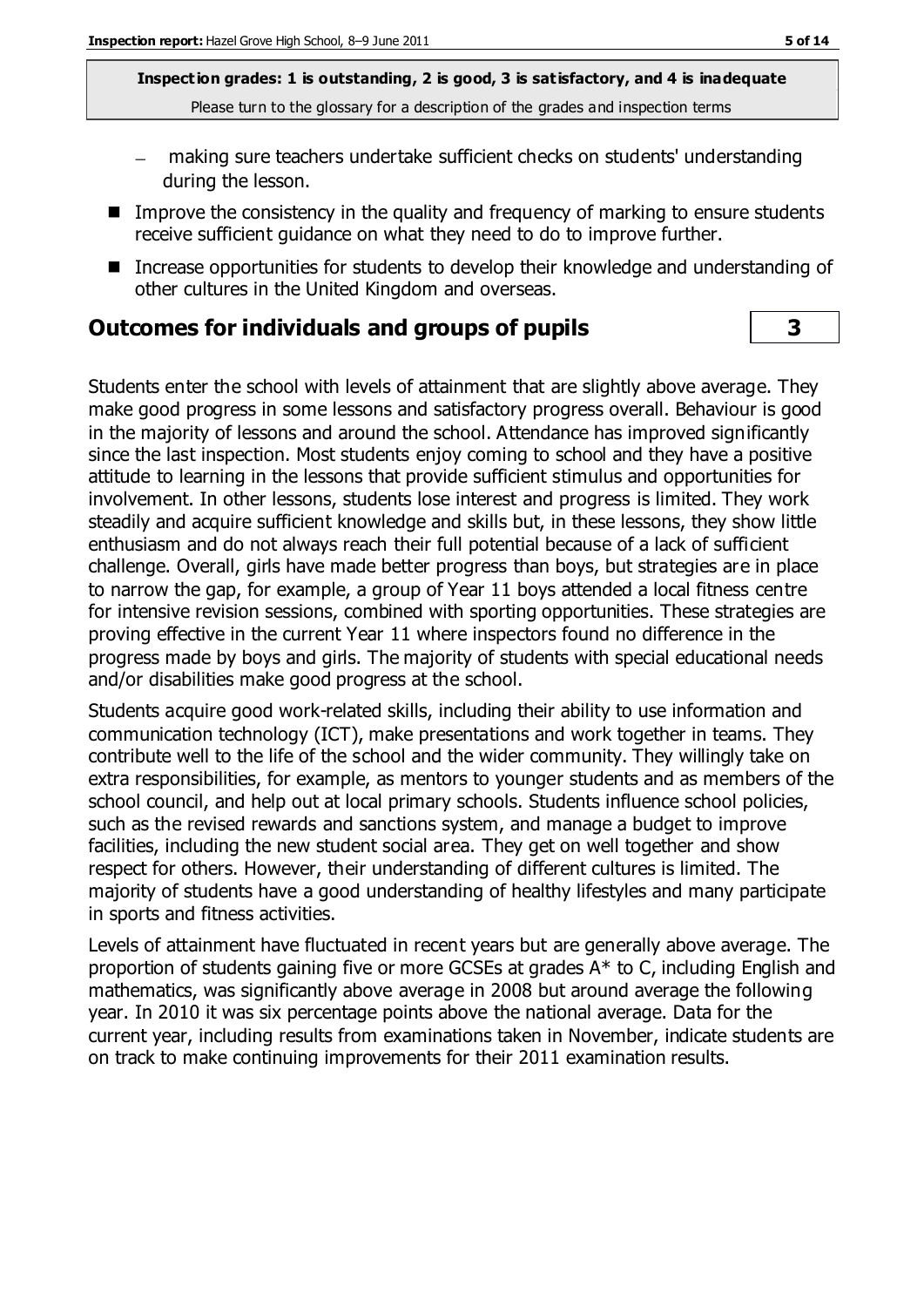# **Inspection grades: 1 is outstanding, 2 is good, 3 is satisfactory, and 4 is inadequate**

Please turn to the glossary for a description of the grades and inspection terms

These are the grades for pupils' outcomes

| Pupils' achievement and the extent to which they enjoy their learning                                                     |   |
|---------------------------------------------------------------------------------------------------------------------------|---|
| Taking into account:<br>Pupils' attainment <sup>1</sup>                                                                   | 2 |
| The quality of pupils' learning and their progress                                                                        | 3 |
| The quality of learning for pupils with special educational needs and/or disabilities<br>and their progress               |   |
| The extent to which pupils feel safe                                                                                      |   |
| Pupils' behaviour                                                                                                         |   |
| The extent to which pupils adopt healthy lifestyles                                                                       |   |
| The extent to which pupils contribute to the school and wider community                                                   |   |
| The extent to which pupils develop workplace and other skills that will contribute to<br>their future economic well-being |   |
| Taking into account:<br>Pupils' attendance <sup>1</sup>                                                                   |   |
| The extent of pupils' spiritual, moral, social and cultural development                                                   | 3 |

<sup>1</sup> The grades for attainment and attendance are: 1 is high; 2 is above average; 3 is broadly average; and 4 is low

#### **How effective is the provision?**

Teachers are becoming more skilful at using methods to involve students more in lessons and to check their understanding. Inspectors found good practice in half of the lessons they observed and a few examples of outstanding teaching. The school's specialism has benefited classes across the whole school, with many teachers using ICT effectively in lessons. There are few inadequate lessons. However, there are still too many lessons that are satisfactory rather than good. These lessons are characterised by a lack of challenge, with teachers not taking enough account of different needs in the group, and insufficient checking of the students' understanding. Students are well behaved in the majority of lessons but, in the satisfactory lessons, they are compliant rather than enthusiastic and do not achieve to their full potential. In a small number of lessons, students do not pay sufficient attention. In the good lessons, students are enthusiastic and work hard, they respond well when given opportunities to answer questions, to work in groups and think for themselves.

Assessment to support learning is satisfactory. Teachers increasingly check students' prior knowledge at the start of lessons and use a variety of methods during the lesson to aid their progress. This includes helping students to understand the criteria for achievement at different levels, and involving them in assessing their own work and that of their peers. However, there are inconsistencies in the frequency of marking students' work and in the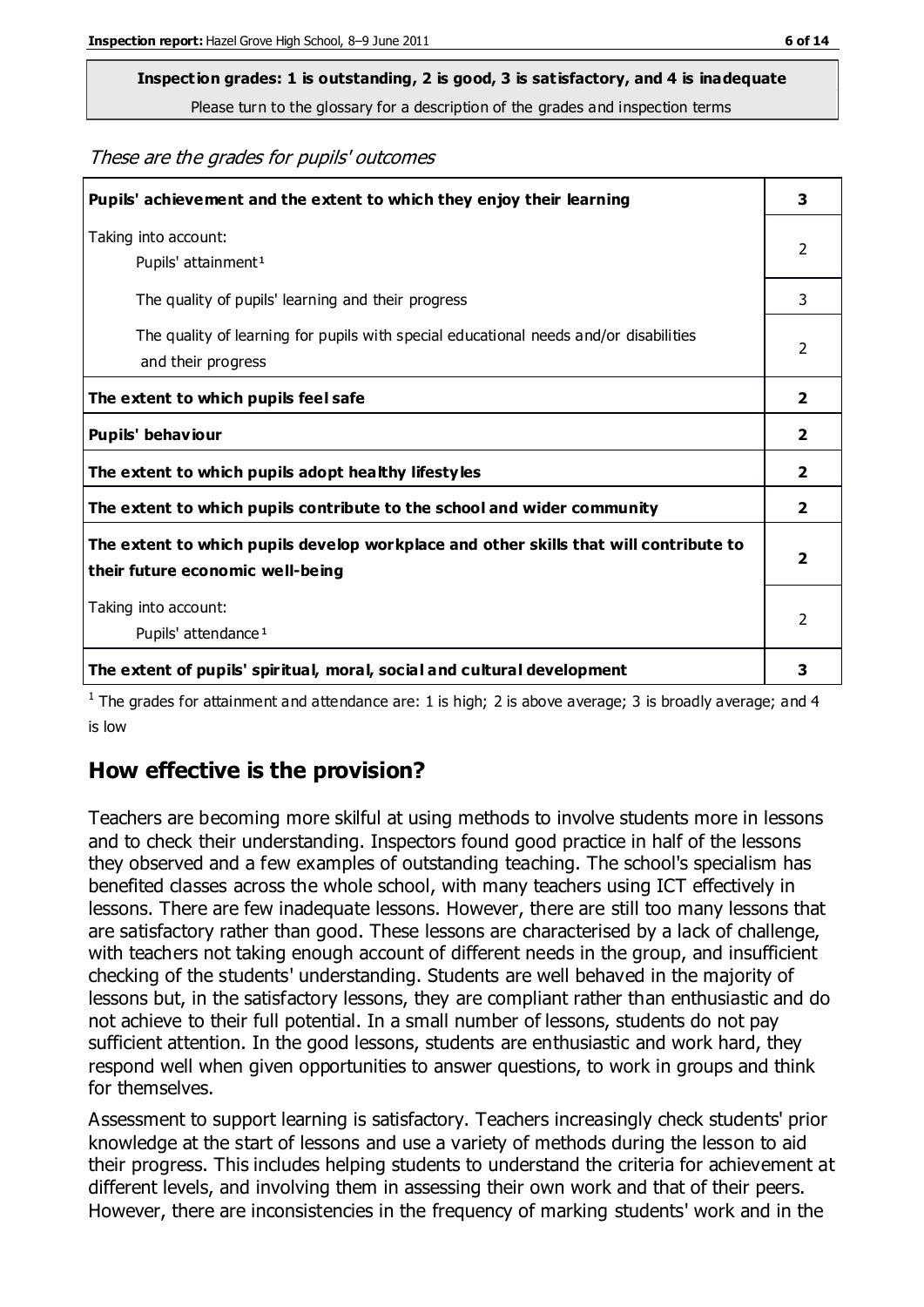quality and regularity of marking. In some cases, students do not receive sufficient feedback to help them understand what they need to do to improve further.

The curriculum is reviewed regularly and is well matched to the needs of students. Changes are made each year in line with the identified needs of different cohorts. For example, extra provision is in place in the current Year 7 to boost literacy and numeracy skills. The placement of students in appropriate groups is particularly well organised, with careful thought given to their aptitude in different subjects. The curriculum for students with special educational needs and/or disabilities provides a very good balance between specialist sessions in the dedicated resource centre and participation in mainstream school classes. Opportunities for students to develop their ICT skills are well embedded across the whole school. Tutor periods and 'skills for life' sessions promote students' good personal development. Students benefit from a wide range of courses and qualifications. Partnership work with other providers, such as the local further education college, enables the school to offer a good range of vocational, as well as academic, subjects. Effective links with local employers help students to develop work-related skills. The school provides an extensive range of extra-curricular activities.

The school has invested significant resources since the last inspection to improve further its care, guidance and support systems. Pastoral support is particularly strong and has been highly effective in increasing levels of attendance and reducing exclusions. The school identifies quickly students whose circumstances make them vulnerable and works effectively with external agencies to provide additional support. Students are very positive about the new house system and are clear who to approach if they have problems or need extra help. They appreciate the mentor system set up by the school. Specialist support for students with special educational needs and/or disabilities contributes to the good progress they make. Target-setting for individual students has improved since the last inspection, and a range of interventions are in place to support students at risk of underachieving. In some cases, this has been effective and these students are now achieving in line with their ability. Guidance to support academic progress is satisfactory, but has been adversely affected by staff absences. Transition arrangements into Year 7 are effective and support is in place to help students settle in who enter the school at a later stage. Advice and guidance to support students in their choices after leaving school are thorough and effective.

| The quality of teaching                                                                                    |  |
|------------------------------------------------------------------------------------------------------------|--|
| Taking into account:<br>The use of assessment to support learning                                          |  |
| The extent to which the curriculum meets pupils' needs, including, where relevant,<br>through partnerships |  |
| The effectiveness of care, guidance and support                                                            |  |

These are the grades for the quality of provision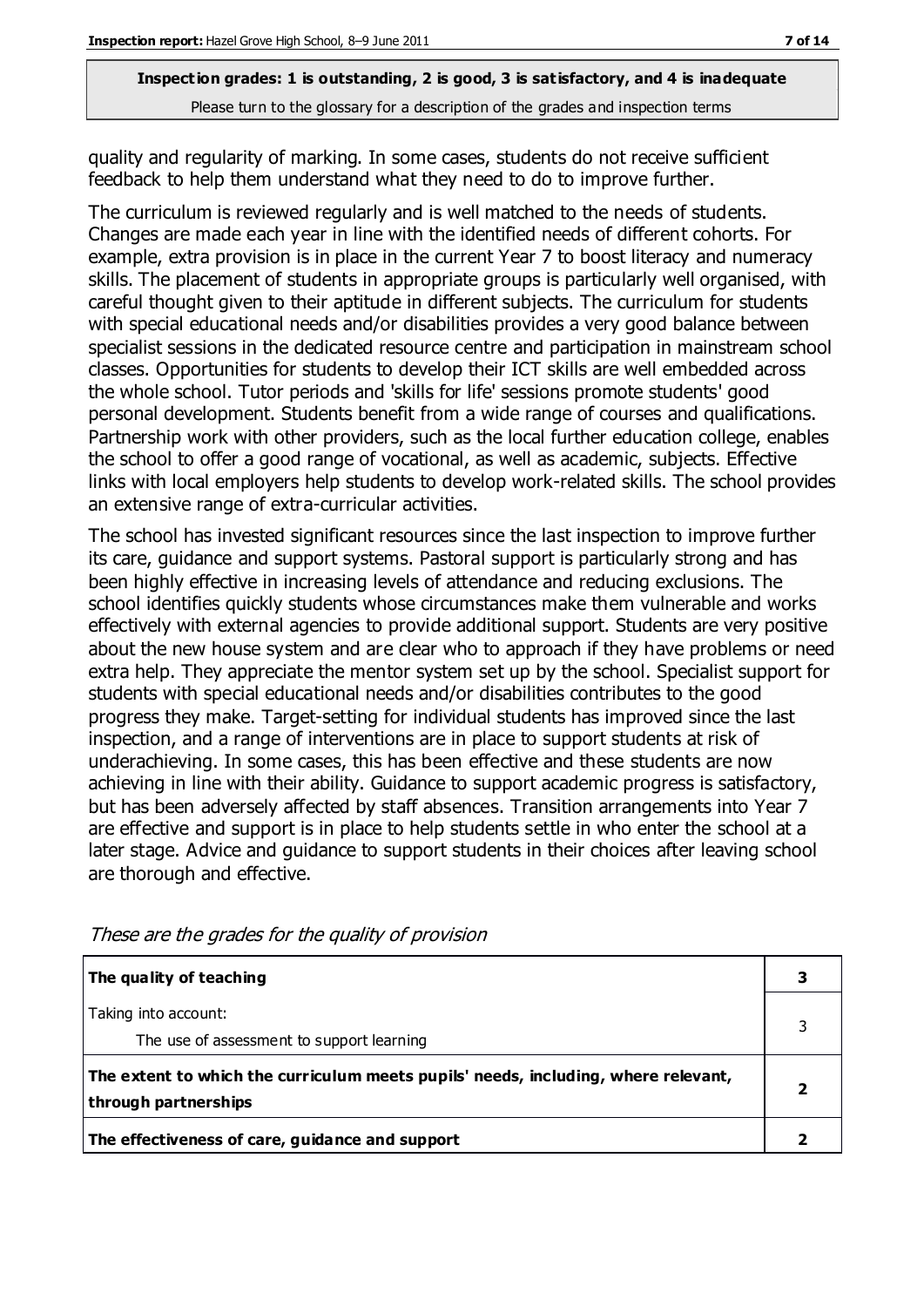#### **How effective are leadership and management?**

This school shows a real drive for improvement that is evident in investment to bring about a more attractive learning environment and ensure a good level of support for students. This has had a major impact on driving up attendance and reducing exclusions. The headteacher and senior leaders are bringing about a changed culture in the school, one that focuses on more ambitious targets and high levels of accountability. The school has a good understanding of what constitutes good teaching and learning, and staff development programmes to increase the proportion of good or better lessons are in place. These have been successful in developing staff confidence in using a wider range of teaching methods, but have not yet shifted the focus of teaching sufficiently on to the extent that students are making enough progress in lessons to ensure that they reach their full potential. Changes to clarify management responsibilities and the restructuring of departments since the last inspection are well focused to support the drive for further improvement across the school. Staff and managers at all levels are clear about the areas for development and appropriate plans are in place.

The governing body provides a good balance between support for the school and challenge for senior leaders. They are clear about the areas for further improvement. Effective partnerships with a range of organisations are used well to inform curriculum development and student support systems. Links with parents and carers are extensive and the majority are positive about their experience of contacts with the school. The school has in place satisfactory safeguarding arrangements.

Equality of opportunity is satisfactory and respect for others is promoted well. The school monitors carefully the performance of different groups of students. Strategies to narrow the gap between the progress made by boys and girls are starting to be effective especially in Year 11, but it is too early to see a sustained trend across the school. Community cohesion is strong within the school and with the local community, but there are insufficient opportunities for students to learn about other cultures.

Budgets are well managed and the school provides satisfactory value for money. The school's specialism has had a positive impact on the quality of provision and work with partners. Examples include extensive work with employers, an initiative to encourage girls into engineering, and work with other schools on computer-aided design.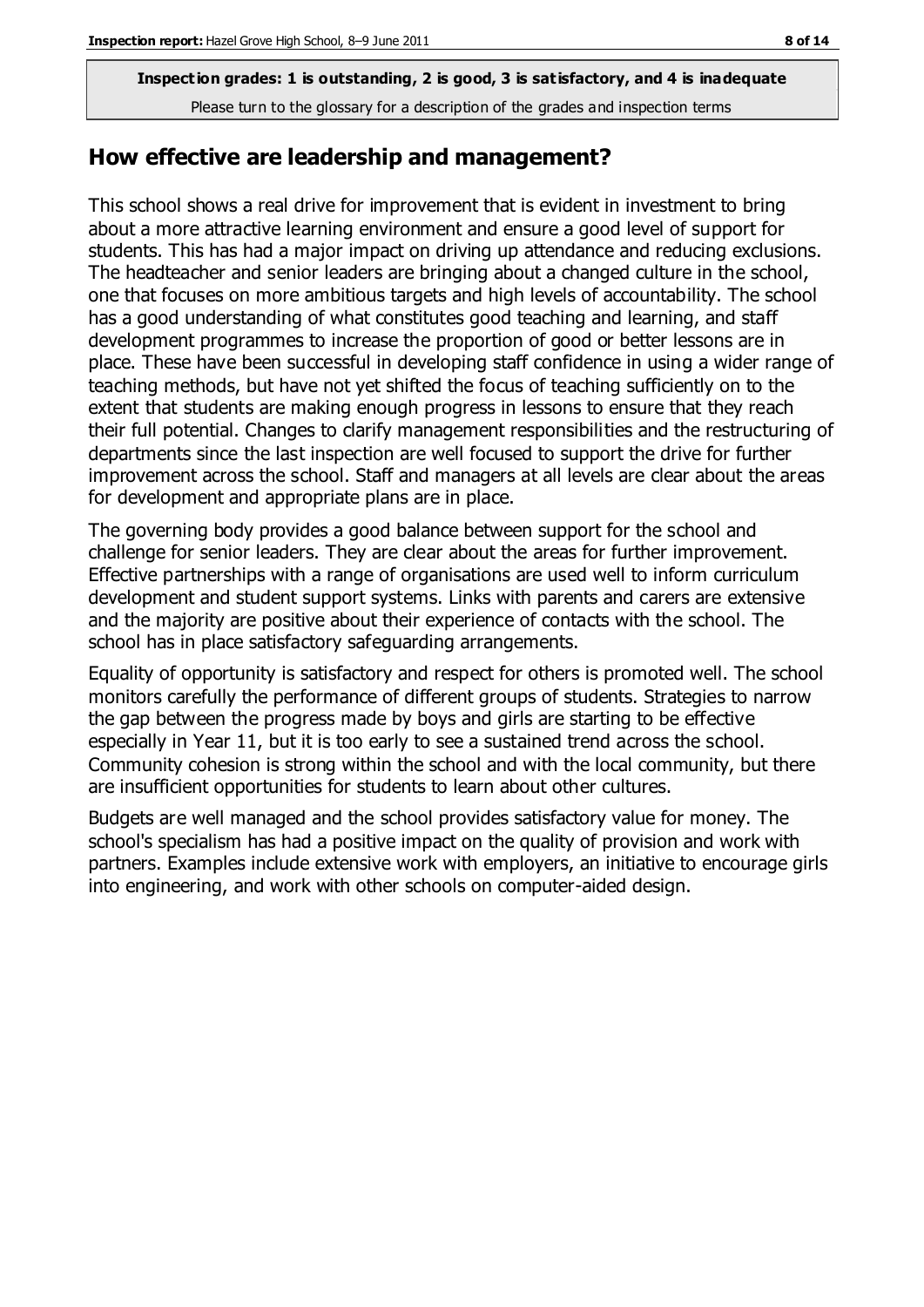**Inspection grades: 1 is outstanding, 2 is good, 3 is satisfactory, and 4 is inadequate**

Please turn to the glossary for a description of the grades and inspection terms

These are the grades for leadership and management

| The effectiveness of leadership and management in embedding ambition and driving<br><b>improvement</b>                                                           |                         |
|------------------------------------------------------------------------------------------------------------------------------------------------------------------|-------------------------|
| Taking into account:<br>The leadership and management of teaching and learning                                                                                   | 2                       |
| The effectiveness of the governing body in challenging and supporting the<br>school so that weaknesses are tackled decisively and statutory responsibilities met | $\overline{\mathbf{2}}$ |
| The effectiveness of the school's engagement with parents and carers                                                                                             | 2                       |
| The effectiveness of partnerships in promoting learning and well-being                                                                                           | $\overline{2}$          |
| The effectiveness with which the school promotes equality of opportunity and tackles<br><b>discrimination</b>                                                    | 3                       |
| The effectiveness of safeguarding procedures                                                                                                                     | 3                       |
| The effectiveness with which the school promotes community cohesion                                                                                              |                         |
| The effectiveness with which the school deploys resources to achieve value for money                                                                             |                         |

#### **Views of parents and carers**

The majority of parents and carers who responded to the Ofsted questionnaire feel that their children enjoy school and are making good progress. Inspection evidence confirmed levels of attainment to be above average, but also indicated that there is too much variability in the progress students make in different lessons. A minority of parents and carers have concerns about behaviour and the extent to which the school takes account of their concerns or suggestions.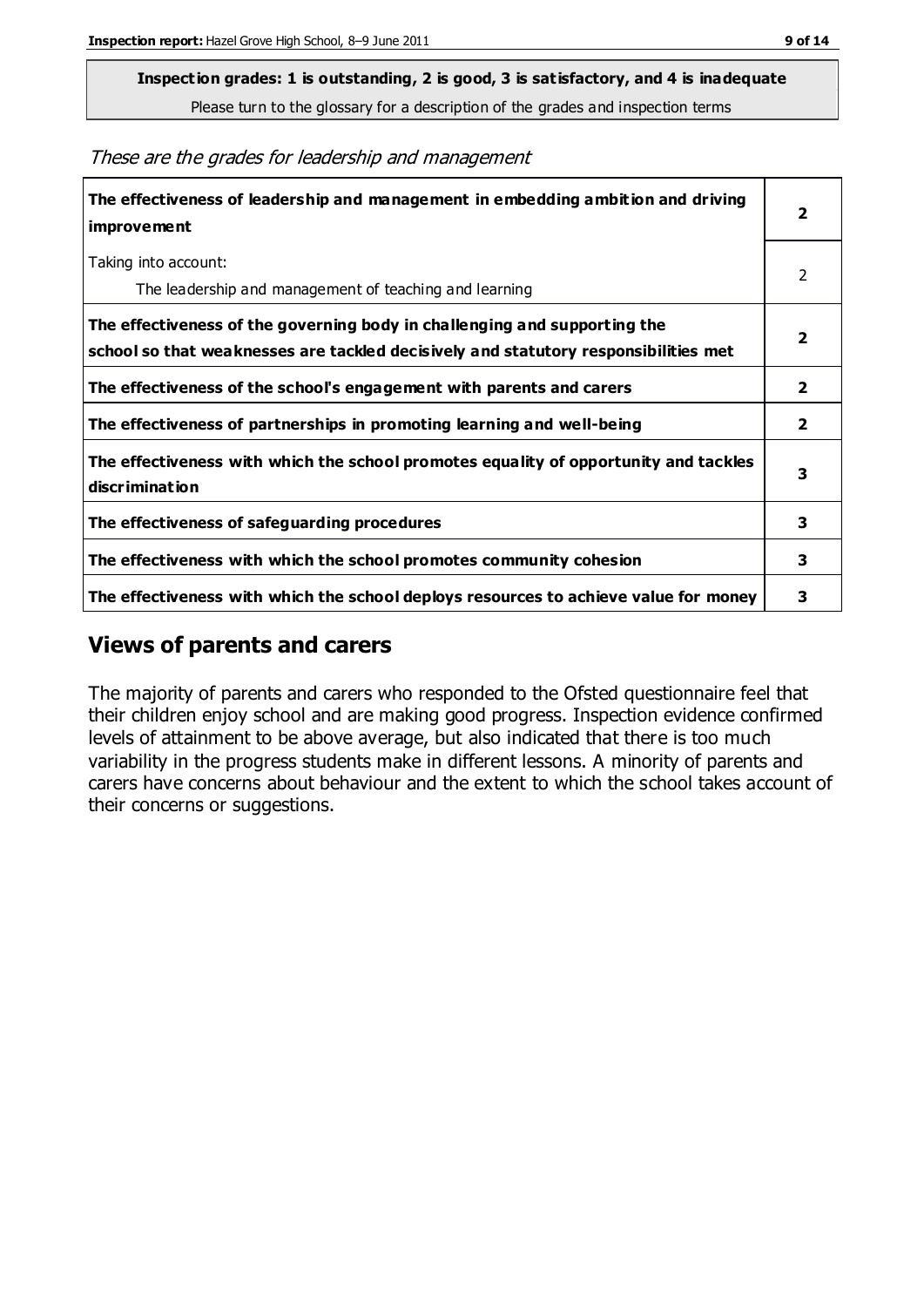#### **Responses from parents and carers to Ofsted's questionnaire**

Ofsted invited all the registered parents and carers of pupils registered at Hazel Grove High School to complete a questionnaire about their views of the school.

In the questionnaire, parents and carers were asked to record how strongly they agreed with 13 statements about the school.

The inspection team received 144 completed questionnaires by the end of the on-site inspection. In total, there are 1071 pupils registered at the school.

| <b>Statements</b>                                                                                                                                                                                                                                       | <b>Strongly</b><br>agree |               | <b>Agree</b> |               | <b>Disagree</b> |                | <b>Strongly</b><br>disagree |                |
|---------------------------------------------------------------------------------------------------------------------------------------------------------------------------------------------------------------------------------------------------------|--------------------------|---------------|--------------|---------------|-----------------|----------------|-----------------------------|----------------|
|                                                                                                                                                                                                                                                         | <b>Total</b>             | $\frac{1}{2}$ | <b>Total</b> | $\frac{1}{2}$ | <b>Total</b>    | $\frac{1}{2}$  | <b>Total</b>                | $\frac{1}{2}$  |
| My child enjoys school                                                                                                                                                                                                                                  | 35                       | 24            | 90           | 63            | 8               | 6              | $\overline{4}$              | 3              |
| The school keeps my child<br>safe                                                                                                                                                                                                                       | 34                       | 24            | 101          | 70            | 6               | $\overline{4}$ | $\mathbf 0$                 | $\mathbf 0$    |
| My school informs me about<br>my child's progress                                                                                                                                                                                                       | 41                       | 28            | 89           | 62            | 5               | 3              | 4                           | 3              |
| My child is making enough<br>progress at this school                                                                                                                                                                                                    | 31                       | 22            | 92           | 64            | 12              | 8              | 3                           | $\overline{2}$ |
| The teaching is good at this<br>school                                                                                                                                                                                                                  | 20                       | 14            | 96           | 67            | 15              | 10             | $\mathbf{1}$                | $\mathbf{1}$   |
| The school helps me to<br>support my child's learning                                                                                                                                                                                                   | 23                       | 16            | 94           | 65            | 19              | 13             | 3                           | $\overline{2}$ |
| The school helps my child to<br>have a healthy lifestyle                                                                                                                                                                                                | 14                       | 10            | 88           | 61            | 23              | 16             | 4                           | 3              |
| The school makes sure that<br>my child is well prepared for<br>the future (for example<br>changing year group,<br>changing school, and for<br>children who are finishing<br>school, entering further or<br>higher education, or entering<br>employment) | 18                       | 13            | 95           | 66            | 11              | 8              | $\overline{2}$              | 1              |
| The school meets my child's<br>particular needs                                                                                                                                                                                                         | 25                       | 17            | 96           | 67            | 10              | 7              | $\overline{2}$              | $\mathbf{1}$   |
| The school deals effectively<br>with unacceptable behaviour                                                                                                                                                                                             | 27                       | 19            | 84           | 58            | 17              | 12             | 4                           | 3              |
| The school takes account of<br>my suggestions and concerns                                                                                                                                                                                              | 16                       | 11            | 88           | 61            | 16              | 11             | $\overline{7}$              | 5              |
| The school is led and<br>managed effectively                                                                                                                                                                                                            | 23                       | 16            | 84           | 58            | 17              | 12             | 6                           | $\overline{4}$ |
| Overall, I am happy with my<br>child's experience at this<br>school                                                                                                                                                                                     | 35                       | 24            | 88           | 61            | 11              | 8              | 5                           | 3              |

The table above summarises the responses that parents and carers made to each statement. The percentages indicate the proportion of parents and carers giving that response out of the total number of completed questionnaires. Where one or more parents and carers chose not to answer a particular question, the percentages will not add up to 100%.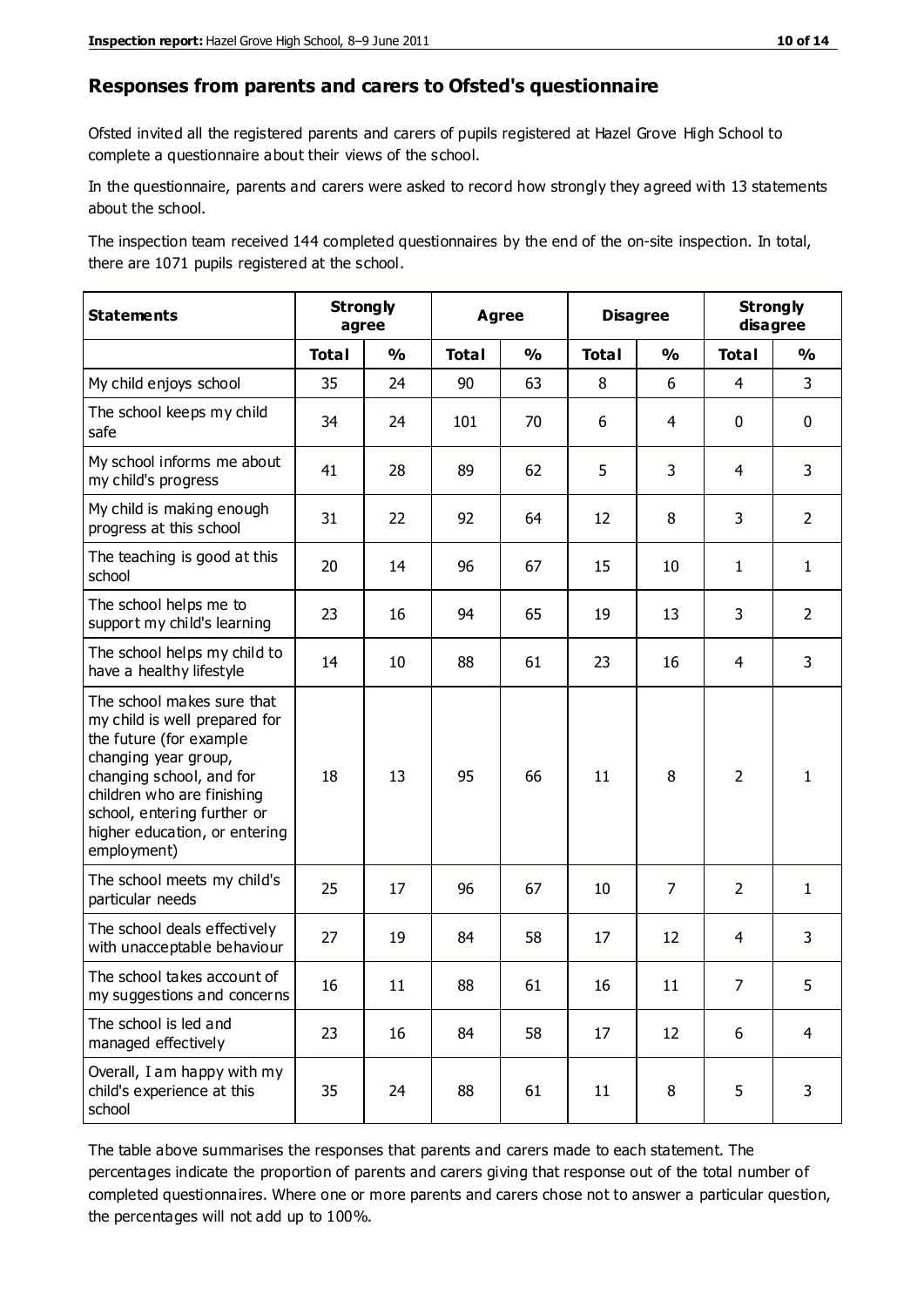## **Glossary**

| Grade   | <b>Judgement</b> | <b>Description</b>                                                                                                                                                                                                            |
|---------|------------------|-------------------------------------------------------------------------------------------------------------------------------------------------------------------------------------------------------------------------------|
| Grade 1 | Outstanding      | These features are highly effective. An outstanding school<br>provides exceptionally well for all its pupils' needs.                                                                                                          |
| Grade 2 | Good             | These are very positive features of a school. A school that<br>is good is serving its pupils well.                                                                                                                            |
| Grade 3 | Satisfactory     | These features are of reasonable quality. A satisfactory<br>school is providing adequately for its pupils.                                                                                                                    |
| Grade 4 | Inadequate       | These features are not of an acceptable standard. An<br>inadequate school needs to make significant improvement<br>in order to meet the needs of its pupils. Ofsted inspectors<br>will make further visits until it improves. |

#### **What inspection judgements mean**

#### **Overall effectiveness of schools**

|                       | Overall effectiveness judgement (percentage of schools) |      |                     |                   |
|-----------------------|---------------------------------------------------------|------|---------------------|-------------------|
| <b>Type of school</b> | <b>Outstanding</b>                                      | Good | <b>Satisfactory</b> | <b>Inadequate</b> |
| Nursery schools       | 46                                                      | 48   | 6                   |                   |
| Primary schools       | 6                                                       | 47   | 40                  | 7                 |
| Secondary schools     | 12                                                      | 39   | 38                  | 11                |
| Sixth forms           | 13                                                      | 42   | 41                  | 3                 |
| Special schools       | 28                                                      | 49   | 19                  | 4                 |
| Pupil referral units  | 14                                                      | 45   | 31                  | 10                |
| All schools           | 10                                                      | 46   | 37                  |                   |

New school inspection arrangements were introduced on 1 September 2009. This means that inspectors now make some additional judgements that were not made previously.

The data in the table above are for the period 1 September 2010 to 31 December 2010 and are consistent with the latest published official statistics about maintained school inspection outcomes (see **[www.ofsted.gov.uk](http://www.ofsted.gov.uk/)**).

The sample of schools inspected during 2010/11 was not representative of all schools nationally, as weaker schools are inspected more frequently than good or outstanding schools.

Percentages are rounded and do not always add exactly to 100.

Sixth form figures reflect the judgements made for the overall effectiveness of the sixth form in secondary schools, special schools and pupil referral units.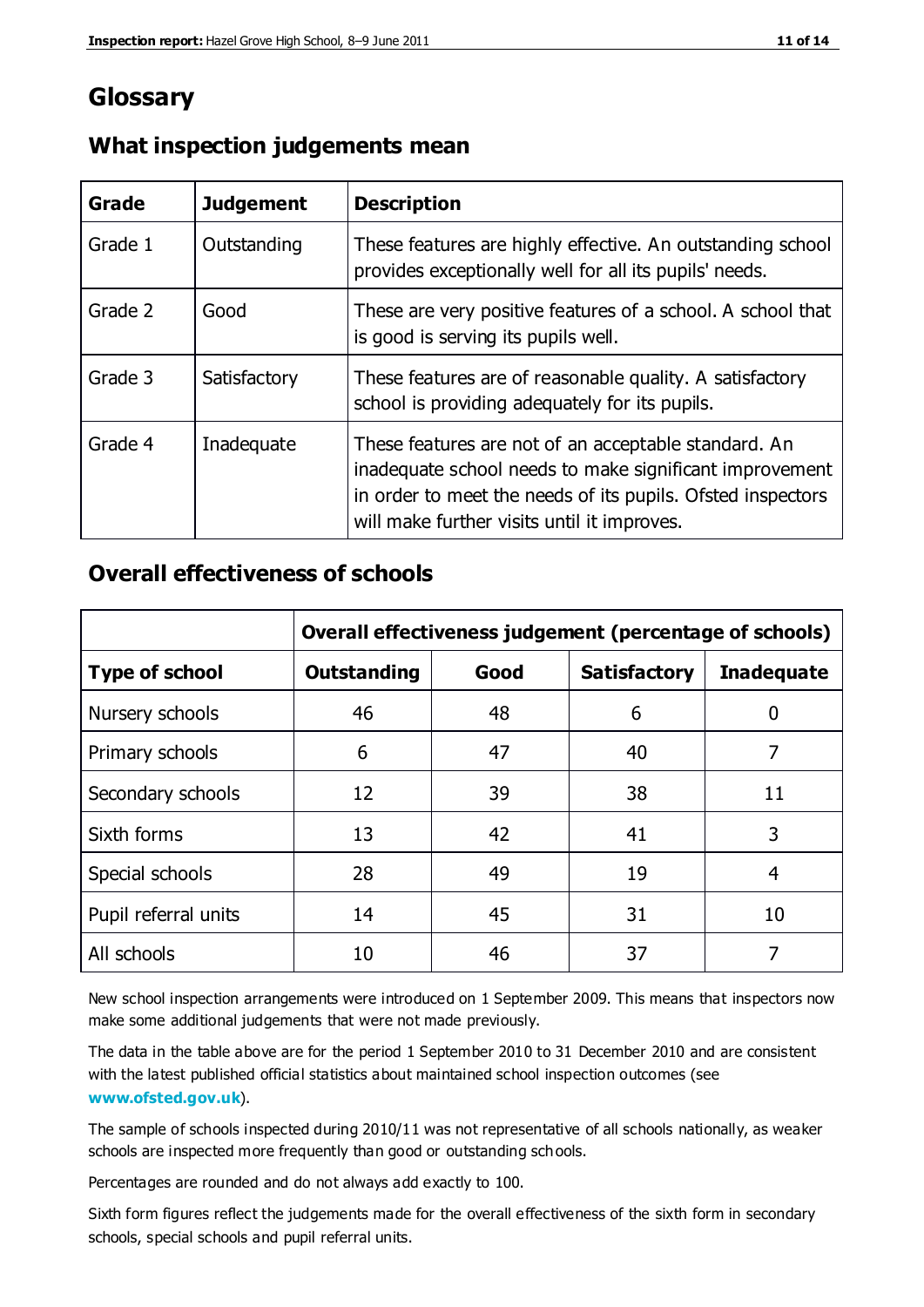## **Common terminology used by inspectors**

| Achievement:               | the progress and success of a pupil in their learning,<br>development or training.                                                                                                                                                          |
|----------------------------|---------------------------------------------------------------------------------------------------------------------------------------------------------------------------------------------------------------------------------------------|
| Attainment:                | the standard of the pupils' work shown by test and<br>examination results and in lessons.                                                                                                                                                   |
| Capacity to improve:       | the proven ability of the school to continue<br>improving. Inspectors base this judgement on what<br>the school has accomplished so far and on the quality<br>of its systems to maintain improvement.                                       |
| Leadership and management: | the contribution of all the staff with responsibilities,<br>not just the headteacher, to identifying priorities,<br>directing and motivating staff and running the school.                                                                  |
| Learning:                  | how well pupils acquire knowledge, develop their<br>understanding, learn and practise skills and are<br>developing their competence as learners.                                                                                            |
| Overall effectiveness:     | inspectors form a judgement on a school's overall<br>effectiveness based on the findings from their<br>inspection of the school. The following judgements,<br>in particular, influence what the overall effectiveness<br>judgement will be. |
|                            | The school's capacity for sustained<br>improvement.                                                                                                                                                                                         |
|                            | Outcomes for individuals and groups of pupils.                                                                                                                                                                                              |
|                            | The quality of teaching.                                                                                                                                                                                                                    |
|                            | The extent to which the curriculum meets<br>pupils' needs, including, where relevant,<br>through partnerships.                                                                                                                              |
|                            | The effectiveness of care, guidance and<br>support.                                                                                                                                                                                         |
| Progress:                  | the rate at which pupils are learning in lessons and<br>over longer periods of time. It is often measured by<br>comparing the pupils' attainment at the end of a key                                                                        |

stage with their attainment when they started.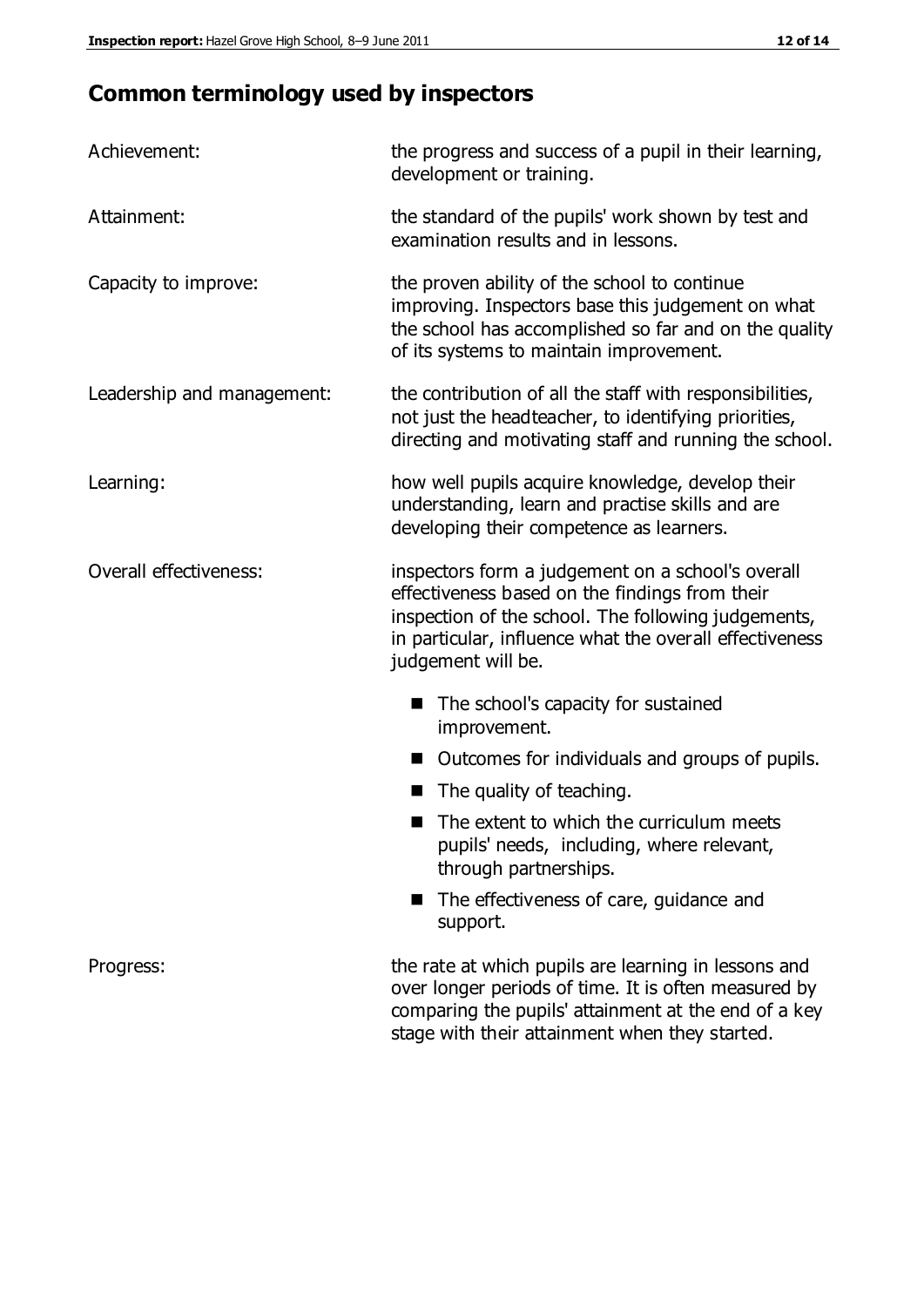#### **This letter is provided for the school, parents and carers to share with their children. It describes Ofsted's main findings from the inspection of their school.**

13 June 2011

#### Dear Students

#### **Inspection of Hazel Grove High School, Stockport, SK7 5JX**

As you know, we recently inspected your school and I am writing to tell you about our findings. Thank you for helping us to find our way around and telling us your views about the school.

We judge Hazel Grove to be a satisfactory and improving school, which has a number of good features. We saw that the majority of you behave well and attend regularly, and that examination results are generally above average. In lessons, the majority of you work hard and in some classes you participate well and show enthusiasm for the subject.

However, some lessons do not fully engage your interest or and teachers do not always check your understanding and, as a result, your progress is more limited. We think you participate well in school life outside lessons, get on well with each other and show respect for others, but we would like you to gain more understanding of other cultures. We agree with you that the school provides a good curriculum and strong support for students, and that you acquire a good range of skills to help you when you leave school. The school is well led and managed and we judge it has good capacity to make further improvements.

In particular, we have asked the headteacher to:

- make sure you are all challenged in lessons and that teachers check on your understanding during the lesson
- ensure that marking of your work is frequent and gives you enough guidance on what you have to do to improve further
- help you to increase your understanding of people from other cultures in the United Kingdom and overseas.

May I take this opportunity to wish you all the best for the future.

Yours sincerely

Sue Harrison Her Majesty's Inspector



improving lives